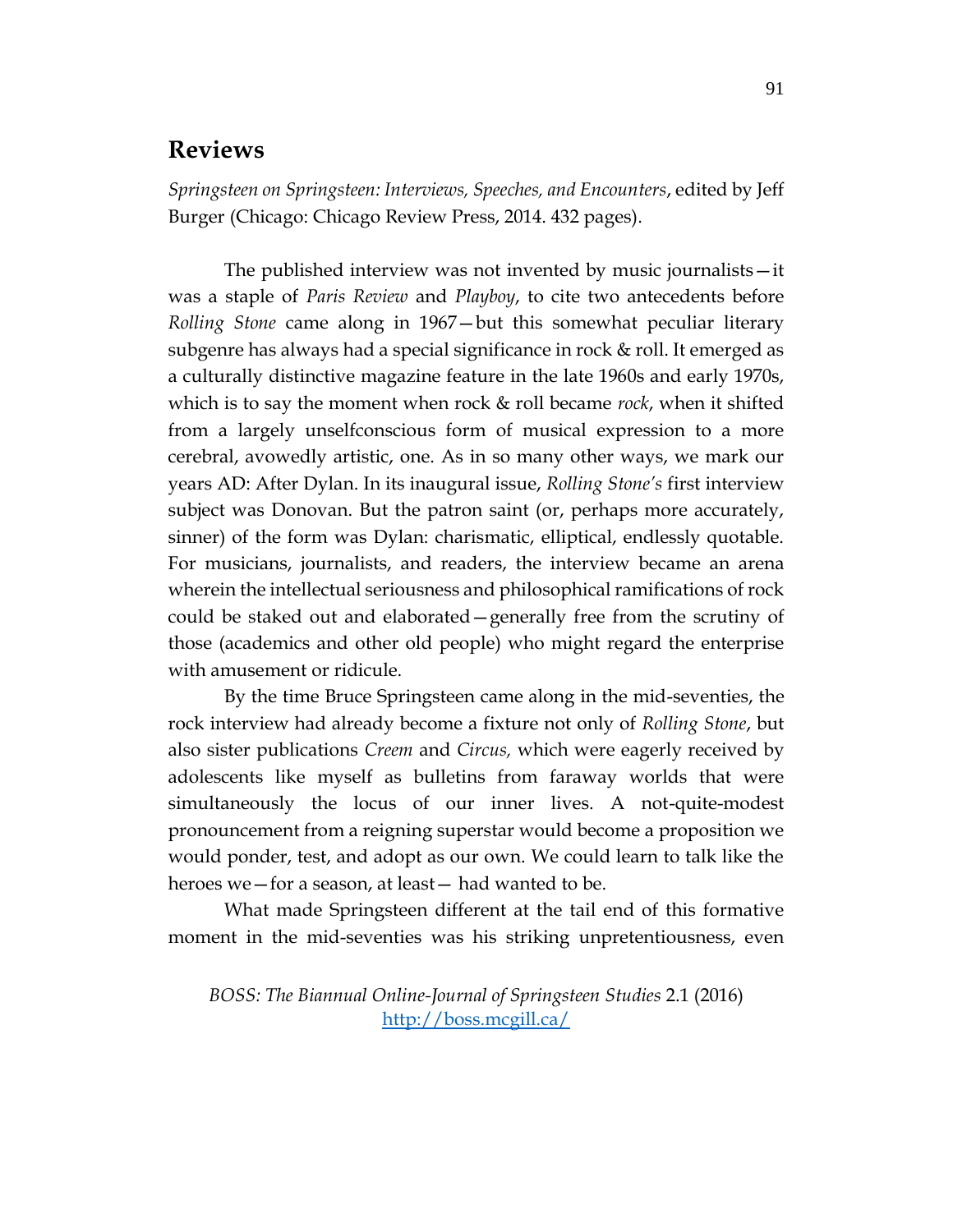innocence. For journalists schooled in such matters—and many of them were—he seemed to embody the very ideal of Antonio Gramsci's instinctively Marxist "organic intellectual," an uncorrupted voice of the working-class articulating the agenda for a better day. Journalists flocked to Springsteen, many of them finding their own ideals validated in an industry that had long since mastered the art of commodifying dissent. Forty years later, even as the market for dissent has gotten noticeably smaller, they continue to do so.

Jeff Burger's edited anthology *Springsteen on Springsteen: Interviews, Speeches, and Encounters* is the latest in a string of books that have collected interviews with Springsteen. In 1993, John Duffy published *In His Own Words*, largely a set of quotations rather than actual interviews, which was reissued in 2000. In 1996, Parke Puterbaugh published *Bruce Springsteen: The Rolling Stone Files,* a collection of pieces that had appeared in the magazine. Both of these books belonged to larger series that included volumes on other musicians. More recently, Christopher Phillips and Louis P. Masur the former the editor of the highly regarded *Backstreets* fanzine, the latter a historian and the author of a fine book on the making of *Born to Run* issued the 2013 anthology *Talk about a Dream,* which is likely to become a canonical text, as it features the work of well-established writers such as Springsteen's biographer Dave Marsh, *L.A. Times* critic Robert Hilburn, and Phillips himself, all of whom played a major role in establishing what might be termed the legendary Springsteen.

Burger's volume is a somewhat alternative collection, befitting the status of its Chicago Review Press imprint. There's some overlap between *Springsteen on Springsteen* and *Talk about a Dream*; for example, both books include Springsteen's 1996 conversation with Judy Wieder of *The Advocate*, a gay magazine, in which Springsteen acquits himself well, even ahead of his time in some respects, coming out strongly in favor of same-sex marriage. Many of Burger's pieces come from smaller magazines, especially from the United Kingdom, where Springsteen says many of the same things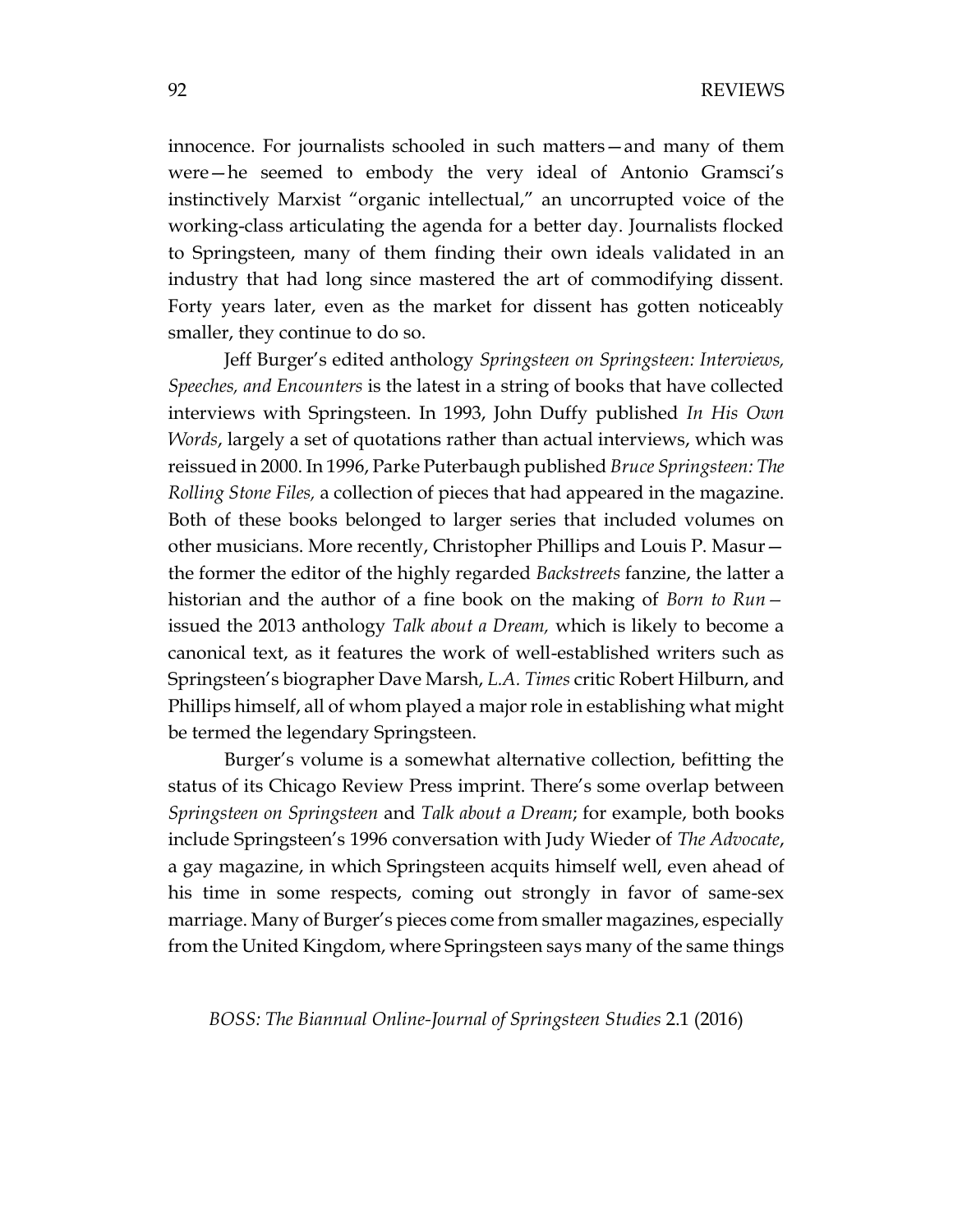he does for more mainstream publications. What makes Burger's book distinctive and valuable is that it includes a number of Springsteen's own writings. Selections include Springsteen's 1999 Rock & Roll Hall of Fame induction speech, his hilarious 2005 speech inducting U2, and his strikingly candid and intimate 2011 eulogy for Clarence Clemons, among others. As such examples indicate, the weight of the book leans toward conversations in the last 20 years, which makes this often less familiar material for serious Springsteen scholars. Burger is also an assiduous editor who usefully and unobtrusively corrects the misstatements of his subjects and adds welcome brief contextual remarks in brackets.

The question this and the other books pose is whether it is possible to say something new about a man whose life has been as exhaustively documented as any in the last half-century. By now, the master narrative of Springsteen's life seems set in cement: a prodigy emerges from the mist, breaks through to mass success, gets enmeshed in star-making legal machinery (every savior must have his trial), ascends to the very summit of celebrity, and not only lives to tell the tale, but takes his place as a beloved global village elder whose counsel is sought by presidents and sages, all while never losing his common touch.

There are a few novel accents to be found in Burger's volume. One is the depth of Springsteen's familiarity with the prevailing music of any given time: the bands, many of them now obscure, which he references in discussions. It is also striking that, despite a struggle with his manager Mike Appel that always seemed relatively bitter to me (an idea I probably absorbed from Dave Marsh's 1979 biography *Born to Run*), Springsteen repeatedly affirms that he was never all that discouraged about the outcome, believing he would prevail. His affirmations of Appel's dedication in the late seventies, and at Springsteen's Hall of Fame induction ceremony two decades later, are notable for their sense of fairness, even generosity.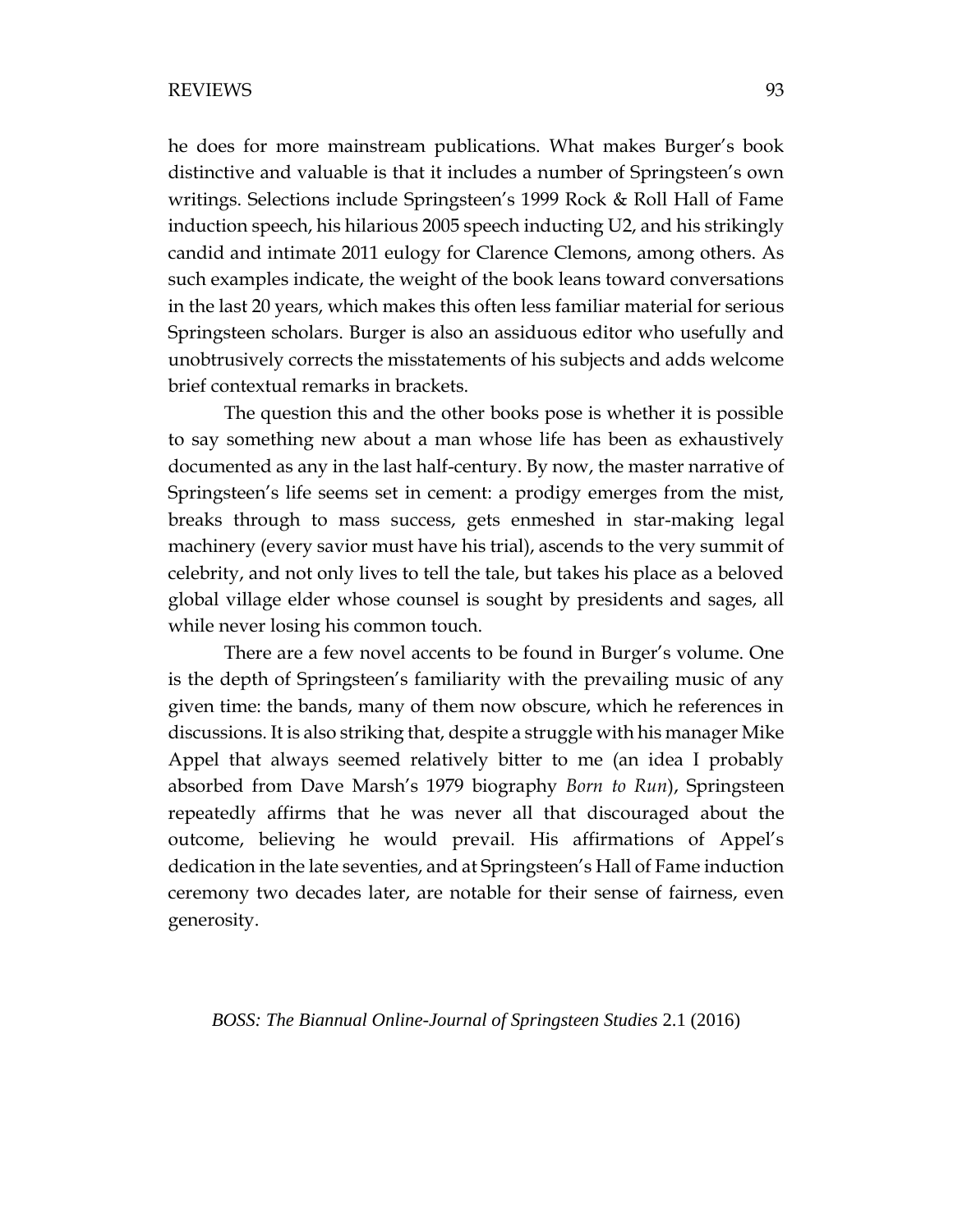The solidity of the narrative of Springsteen's life is of course due in no small measure to Springsteen himself. His early ingenuousness aside, he quickly mastered the rules of this game, and plays it with consummate skill. And there are times when one wonders if he plays it a little *too* well. Pronouncements like "Your chances of having a violent altercation are relatively small, unless you watch television, in which case you'll be brutalized everyday" (interview with Neil Strauss, 1995, 197) or "I believe that the war on poverty is a more American idea than the war on the war on poverty" (interview with David Corn, 1996, 216) do not have the ring of spontaneous conversation that these conversations are supposed to represent. An air of calculation hovers over Springsteen's remarks, less as a matter of commerce or an effort to inflate his celebrity than evidence of a hammered-out, consistent ideological vision that might be termed communitarian big-government liberalism.

Perhaps because of the demographics involved—most of Springsteen's interlocutors have been white men of the same age as he was at the time of the interview—the tensions, even contradictions, in this vision have gone under-explored. To his credit, it's Springsteen, not an interviewer, who observes that for all his charitable work and talk about community in the eighties, the fact remained that as an artist on tour he was merely passing through the places he visited (Springsteen also makes parallel observations about his relationships until his marriages). One waits in vain for a question about the overwhelmingly white character of his audience, notwithstanding the fact that a string of African-American artists, among them the Pointer Sisters, Donna Summer, and Aretha Franklin, have performed his songs. Or how he thinks women relate to the preoccupations about autonomy that characterize so much of his music. These are not 'gotcha' queries; one imagines Springsteen might have had interesting things to say about these issues.

But all this is probably beside the point. For the dedicated fan, reading an interview with Springsteen will always be an exercise in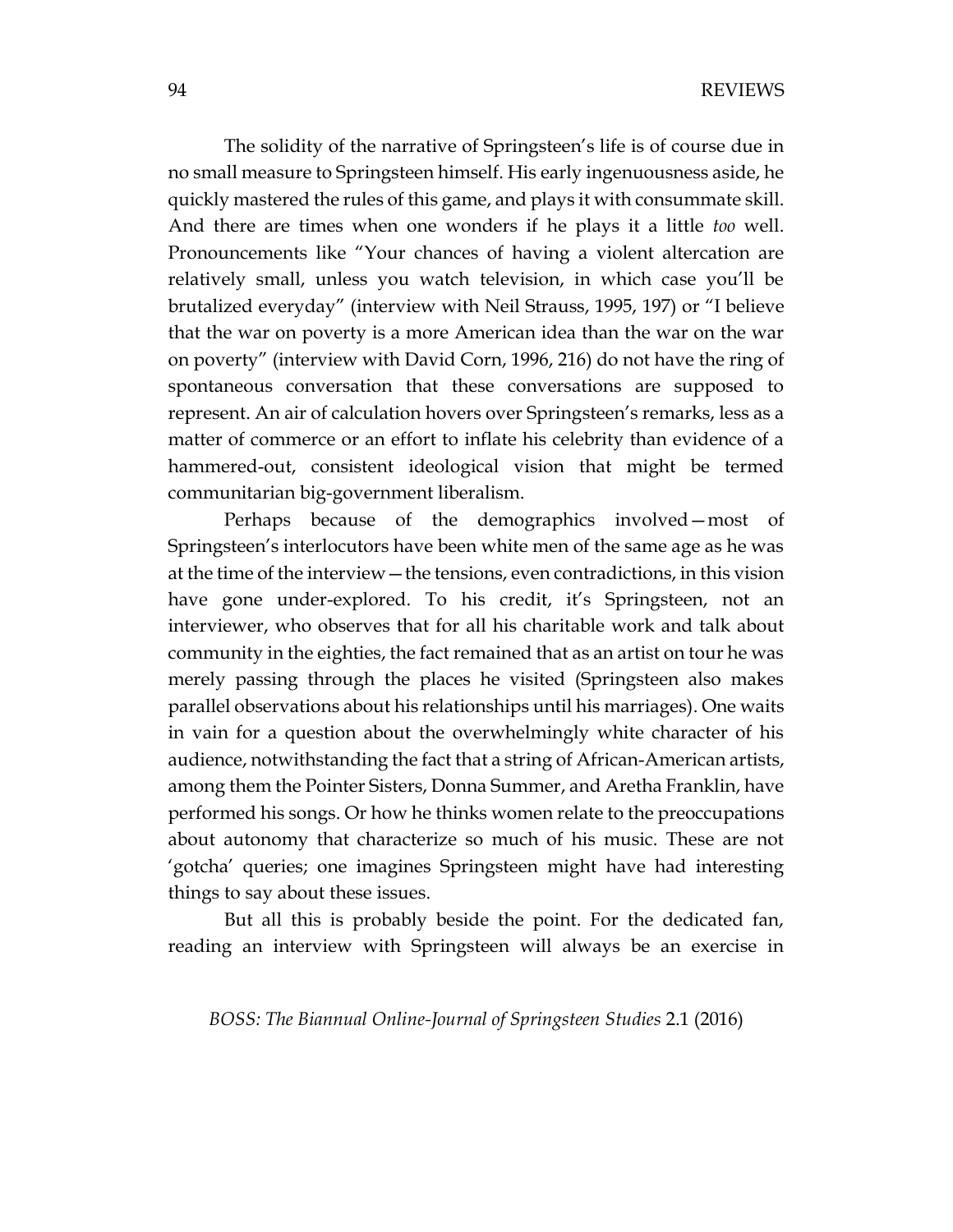irresistible frustration: the reader cannot help but turn to it in the hope of meeting an invisible man who only materializes on a stage, playing the role of the everyman rock star. The second-hand fragments I pick up from these collected interviews are of a Springsteen who procrastinates over things he doesn't want to do, who forms intense but temporary attachments, whose standards can be punishingly difficult to meet if you happen to work for him. Yet I crave these fragments to further my efforts to piece together a complex human being, one who has mastered the art of revealing himself through both song and speech.

Jim Cullen Ethical Culture Fieldston School, New York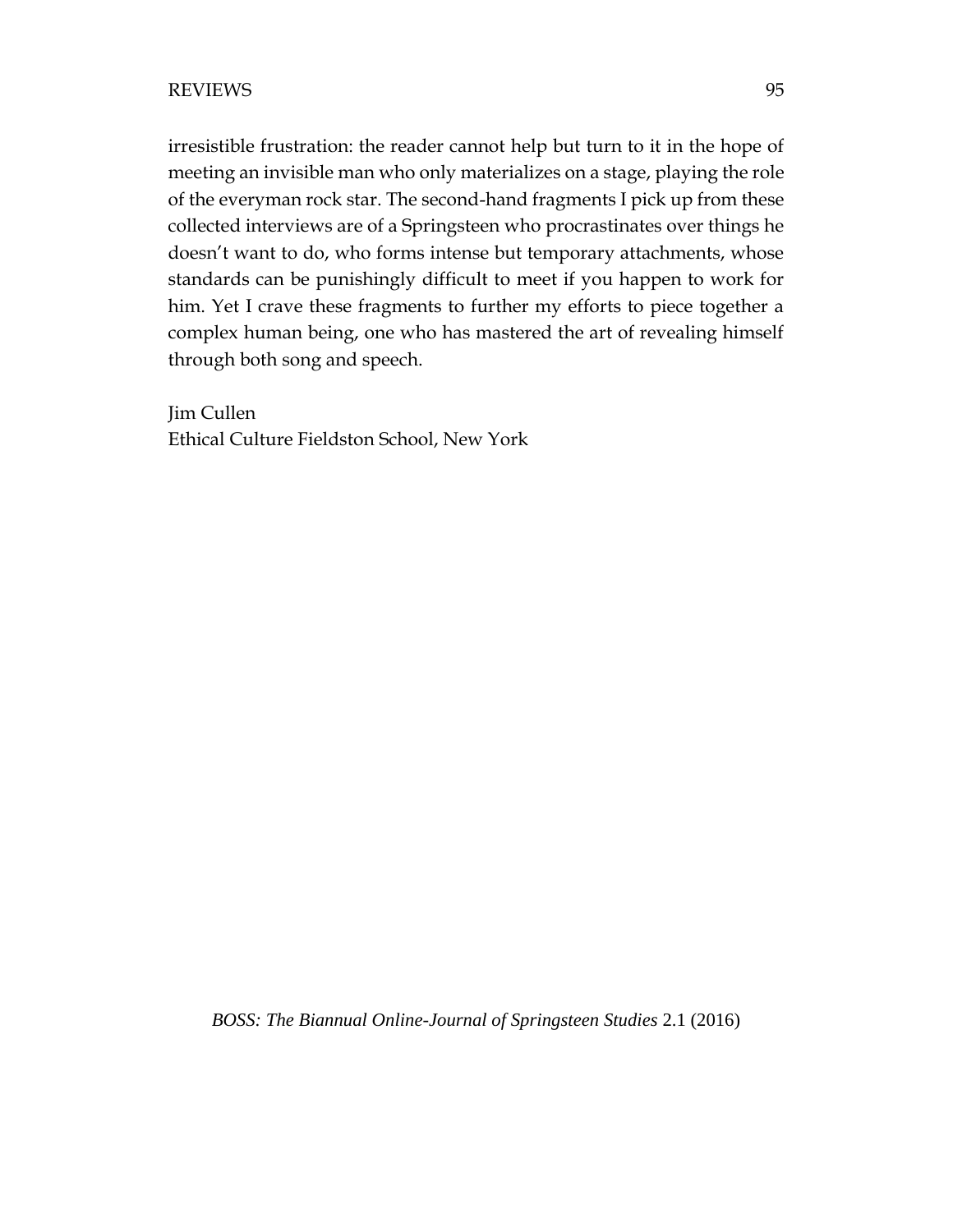*Outlaw Pete* by Bruce Springsteen, illustrated by Frank Caruso (New York: Simon & Schuster, 2014, 56 pages).

Long before *Outlaw Pete* appeared in print, Simon & Schuster's advance notice styled it as both a picturebook for children and an illustrated text for adults, comparing it to *Go the F\*\*k to Sleep* and *Goodnight iPad*. Newspapers similarly hailed the book, sight unseen, as one for children and adults, with the *Los Angeles Times* (August 28, 2014) likening it to Keith Richards's *Gus & Me*, also forthcoming, as another children's book by a rock star. Although the author of *Outlaw Pete*, Bruce Springsteen, and its illustrator, Frank Caruso, equivocate when they describe the book's genre, you can't have it both ways. Either a picturebook is appropriate for young children or it must be consigned to that deservedly maligned category of the "coffee-table book." In *Outlaw Pete's* Afterword, for example, Springsteen writes that he's "not sure this is a children's book." He goes on to say, however, that "a six-month-old, bank-robbing baby is a pretty good protagonist," which is true and goes some distance in explaining why Caruso, who illustrates books for children and produces and designs children's television shows, came up with the idea to turn a song from *Working on a Dream* (2009) into a picturebook. Primarily a cartoonist/graphic novelist, Caruso uses mixed media techniques to illustrate *Outlaw Pete*, backgrounding fairly cartoonish figures with everything from acrylic on canvas to sepia-toned drawings. While the illustrations suit the text in the main, they quite often look like someone has propped images from a graphic novel in front of the walls of an art gallery. The text is, of course, the lyrics to Springsteen's song "Outlaw Pete," and therein rests the problem.

Caruso told the *Los Angeles Times*, "When Bruce wrote 'Outlaw Pete' he didn't just write a great song, he created a great character," a sentiment Caruso repeated in his rather simpering interview with *The Daily Show*'s Jon Stewart. A six-month-old bank-robbing baby does make a great character,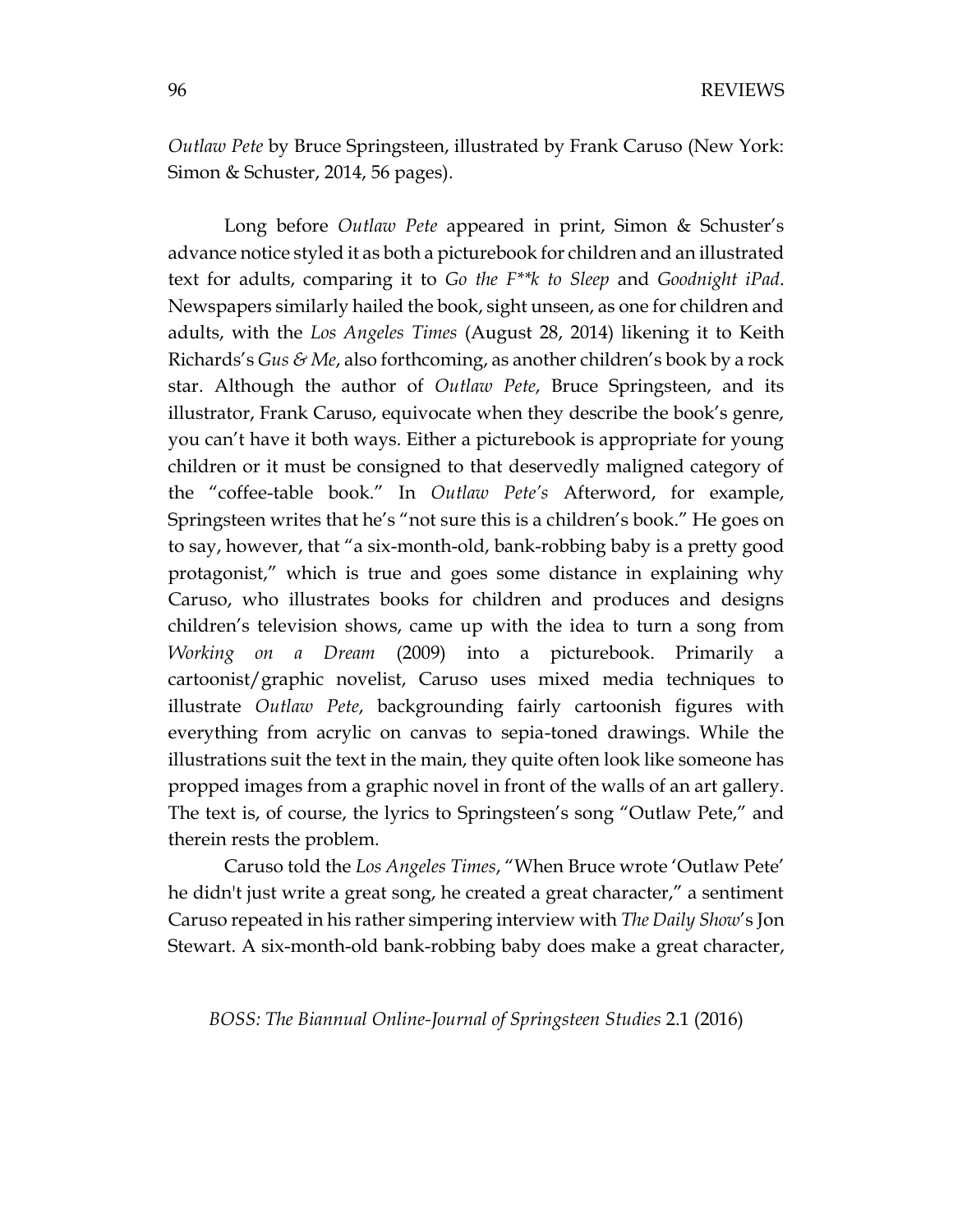and the first eight images in the book feature a rather adorable diapered child in a 10-gallon hat and kerchief (no gun in sight). Springsteen was notably quiet during that segment on Stewart's show, but he has gone on record as saying that the song was inspired by a picturebook his mother read to him: *Brave Cowboy Bill* (Kathryn and Byron Jackson; illustrated by Richard Scarry [New York: Simon & Schuster, 1950]). Like Caruso's young Outlaw Pete, Scarry's Cowboy Bill is a child, but Bill stays a child throughout, whereas Pete turns into a jaded twenty-five-year-old horse thief and murderer by the end of the first quarter of the book. Whereas Bill's adventures are lively but childishly benign, Pete stabs bounty hunter Dan and the story wraps around an image of his impaled body for several pages.

However, Springsteen's "great character" and the Jacksons' "brave Bill" have one important feature in common: they inhabit two of the most insidiously exploitive texts about First Nations peoples now in print. Both give the heinous *Little House on the Prairie* series a run for its money in terms of racism and offensiveness. Consider this page from *Brave Cowboy Bill*:

After lunch that cowboy looked for a band of painted Indians who were after scalps and loot.

BANG! He shot away their bowstrings, so they couldn't even shoot. He took all their feathered arrows, and their tomahawks and bows. And he made them smoke a peace pipe, sitting down in rows.

"We'll be friends," he told them firmly.

All the Indians said, "We will." Because no one EVER argues with the daring Cowboy Bill.

Like the series by Laura Ingalls Wilder, this book needs to be removed from children's hands; this sort of stereotyping needs to be put to rest. The question those of us who work with children and their books must ask ourselves is 'Can a Native child see herself or himself in positive and realistic ways in these texts?' In the case of *Brave Cowboy Bill*, the answer is clearly no.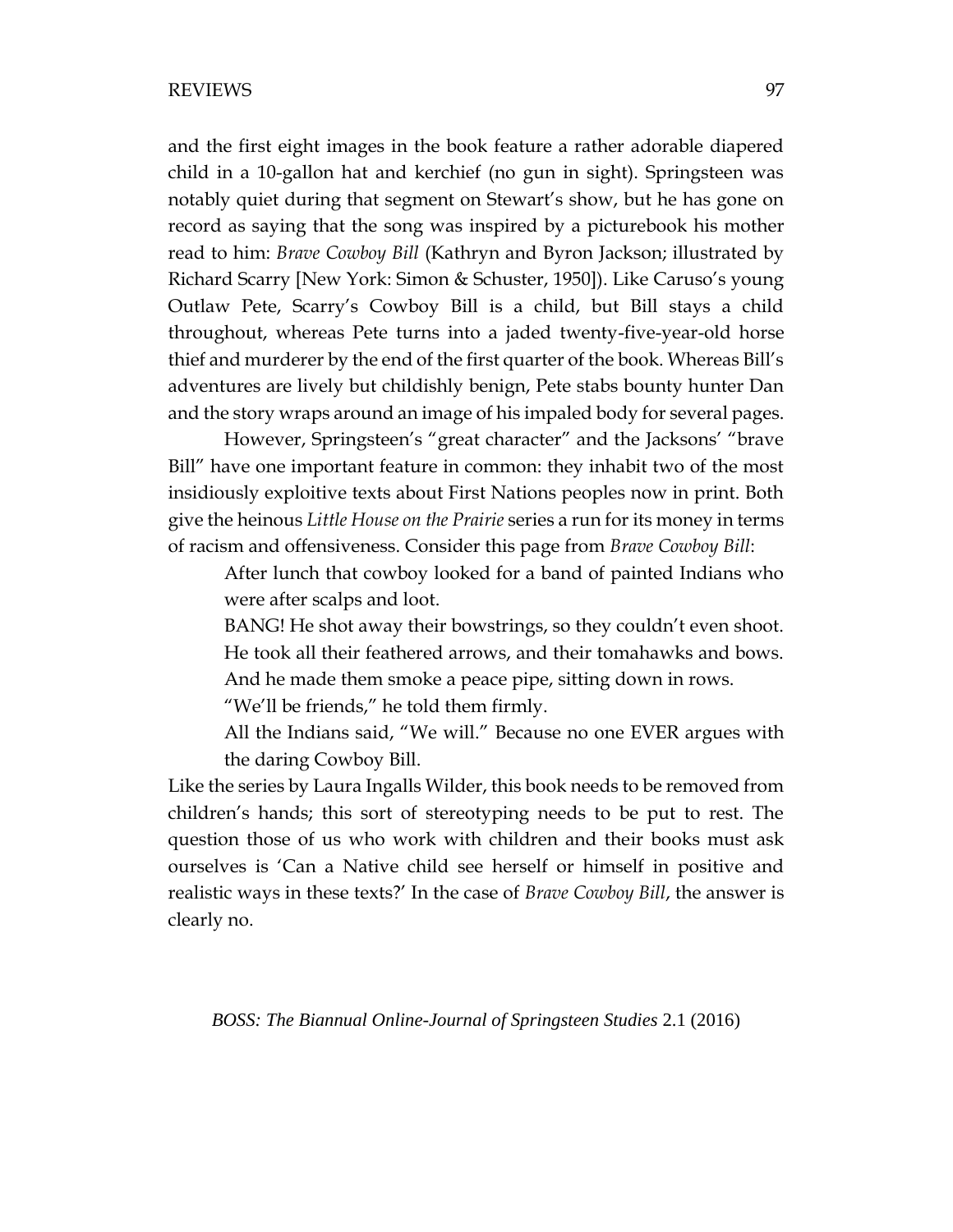In the case of *Outlaw Pete*, I agree with Dave Marsh, who writes in the liner notes that this is not a book for children. The illustrations of Dan's death were enough to make my four-year-old granddaughter comment: "Grandma, I don't think this book is for little girls." Well, I don't think it's for grown-up girls either, especially if they're Indigenous. Bruce Springsteen is one of the most socially-conscious writers and thinkers I've come across, therefore I was shocked when I first heard the song, wondering how on earth he could justify his commodification of the "young Navajo girl" and her sovereign lands. I was horrified when I saw the words joined to Caruso's illustrations, in which a grizzled old outlaw attempts to redeem himself by appropriating what looks to be a teenage girl before settling "down on the res." I'm aware that the song's chorus offers an existential questioning about the nature of one man, and I believe that Caruso did well in giving the chorus double-page spreads that make that questioning quite compelling. But at the end of the day, given the sexism and racism that underpins this song and book, when he asks over and over "I'm Outlaw Pete! I'm Outlaw Pete! I'm Outlaw Pete! Can you hear me?" I have to wonder why anyone would listen or care.

Roxanne Harde University of Alberta, Augustana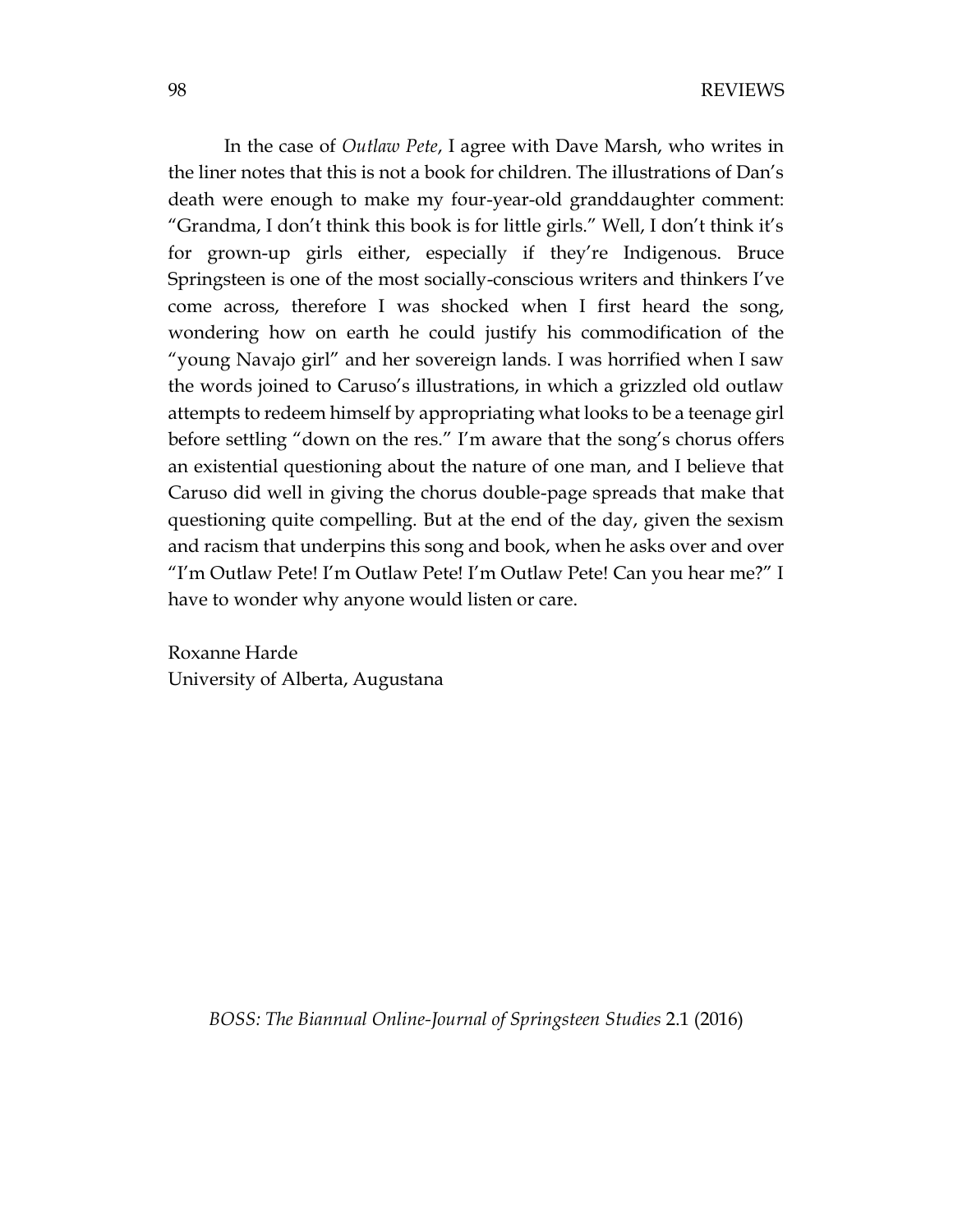*Leading the Life You Want: Skills for Integrating Work and Life* by Stewart D. Friedman (Boston, MA: Harvard Business Review, 2014. 256 pages).

Stewart C. Friedman's *Leading the Life You Want*: *Skills for Integrating Work and Life* presents a new volume in a long-running genre of management-focused, self-help books. Friedman begins with the premise that modern life is challenging and time consuming. People struggle to find ways to meet the demands placed on them by their jobs, families, and other commitments. Moreover, most people are unable to prioritize and manage all these areas of their lives. To be successful, Friedman argues, modern people need to develop skills that lead to "4-way wins." These 4-way wins are achieved when people find success in the areas of "work or school; home or family; community or society; and the private realm of mind, body and spirit" (4) and are built upon the principles of being real (knowing one's authentic self), being whole (acting with integrity) and being innovative (acting with creativity). Friedman's argument is that to achieve wins in each of these four areas, individuals need to develop skills to reinforce these three main principles. His book is dedicated to identifying, building, and using these skills. Friedman presents an accessible work that shows readers what they are doing wrong in their lives while affirming that they do have the ability to find success and happiness. The book is replete with the requisite management aphorisms, sayings, tag lines, and other mantras that, though tedious at times, succinctly summarize many of his main arguments.

Where Friedman's work differs from management self-help books is in his use of exemplars to illustrate his points. Rather than rely solely on theory, he profiles six people as examples of how readers can best organize and manage their lives so that they can achieve 4-way wins. Most relevant to this review is Friedman's profile of Bruce Springsteen. Friedman draws on Springsteen's life to illustrate tips and lessons about how to be a better person. Specifically, Friedman notes that Springsteen has unwittingly